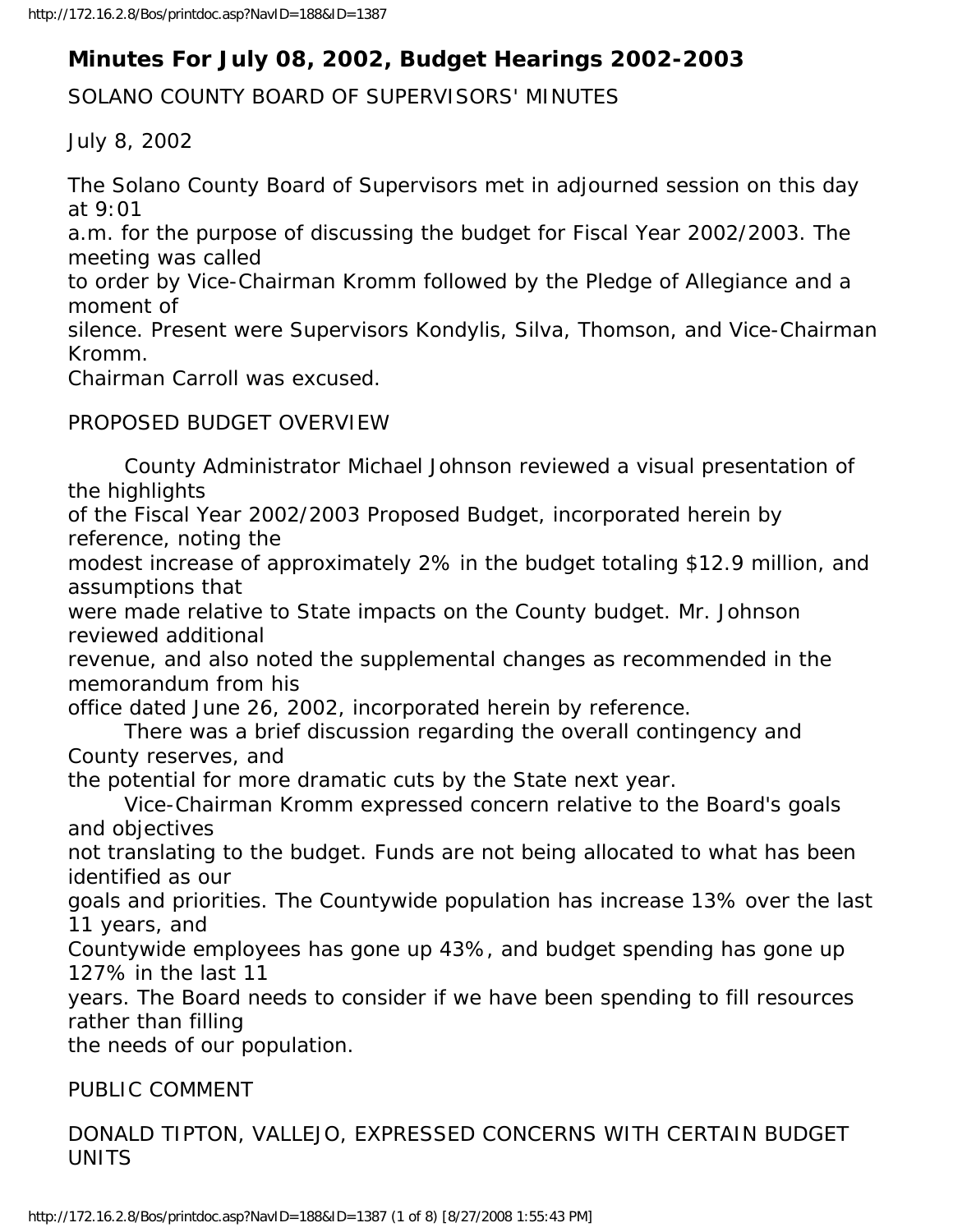Donald Tipton, Vallejo, commented regarding the following budget units: 1000 Board of Supervisors, voiced concern with the increase in wages and benefits, the

\$5,000 promotional fund each Supervisor has, feels addressing the living wage should be added

to the Goals and Objectives, loss of interest on loans to the City of Vallejo, and the need to add

an 800 number for public access to County offices.

6550 Sheriff, voiced concern with insufficient numbers of officers, and with funding

officer positions for only part of the year.

2910 Environmental Management, voiced concern with the Homeacres Rehabilitation

Planning and Planning Agency Liaison, with the General Plan updates not being completed in

Homeacres, and noted the need for ways to ensure code compliance is being done.

8220 Homeacres Loan Program, would like the goal of targeting homes that are in real

need of repair and code compliance, and with increased awareness to generate more loans for the

program.

9839-9846 Lighting Districts, with increased revenue to do multi year improvement plan,

with the high cost of an improvement plan, and noted the light identification work already done

by the Homeacres Improvement Association and the Neighborhood Watch Program. (There was

a brief discussion regarding recruitment challenges)

## STAFFING CHANGES REQUESTED FOR THE ANIMAL SHELTER BY CATHY BULLARD

 Cathy Bullard, Solano County Animal Care Advisory Commission, voiced concern

regarding the budget, 2850 General Service, for Animal Care Services noting the need to remove

the inmates from working in the shelter and to increase the kennel staff. The cost increase would

be addressed through increased fees. (It was noted additional funding was addressed in the

Supplemental Budget request.)

VERNA BROOKS EXPRESSED CONCERN WITH THE OVERALL BUDGET PROCESS

Verna Brooks, Fairfield, voiced concern regarding the public process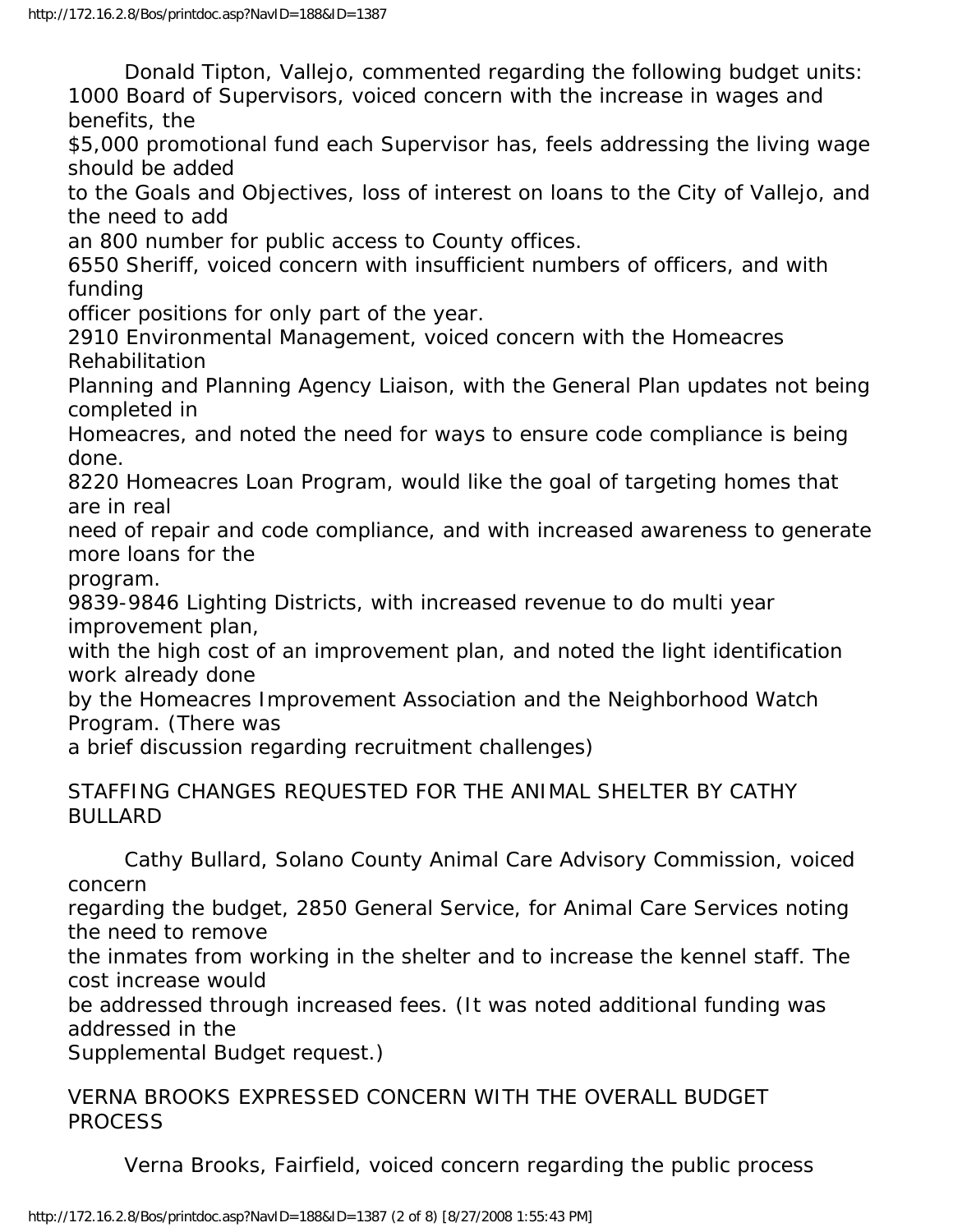relative to the

budget, how the Board will ensure the needs and interests of the public are met, with the lack of

public comment by the department heads, and how will the County Administrator ensure strong

dedication to the County of Solano and the citizens that are served. (There was a brief discussion

on the extensive budget process and availability of the budget document.)

#### CAL MCMURPHY EXPRESSED CONCERN RE LIGHTING DISTRICTS 9839-9846

 Cal McMurphy, Vallejo, voiced concern regarding the consolidation of the lighting

districts, with the high cost of a lighting plan, and that there is a large amount of money in the

lighting districts and no lights are being put in. (Further discussion followed later in the meeting.)

FUNDING FOR SHERIFF'S SERVICES TECHNICIAN POSITIONS REQUESTED BY ART GRUBEL

 Art Grubel, SEIU – Local 1280, voiced concern with the recommendation to not fund two

additional Sheriff's Services Technician positions. This classification was created to reduce

costs to provide some services in the jail. This position does some tasks to relieve Correctional

Officers. This is a cost-effective way to address some of the jobs put in for this classification,

and requested the positions be funded. (Further discussion followed later in the meeting.)

# (Item 5) BUDGET STUDY SESSION

Discussions were held on the following budget units:

#### SUBSTANCE ABUSE (7560)

 Supervisor Kondylis expressed concern regarding \$14,000 in cuts to the contract with BiBett Corporation who provides detox services. Substance Abuse Administrator Essie Henderson noted the contract to BiBett and contracts for other providers were cut due to significant cuts in State funding. Overall cuts are approximately \$107,000, and the cuts were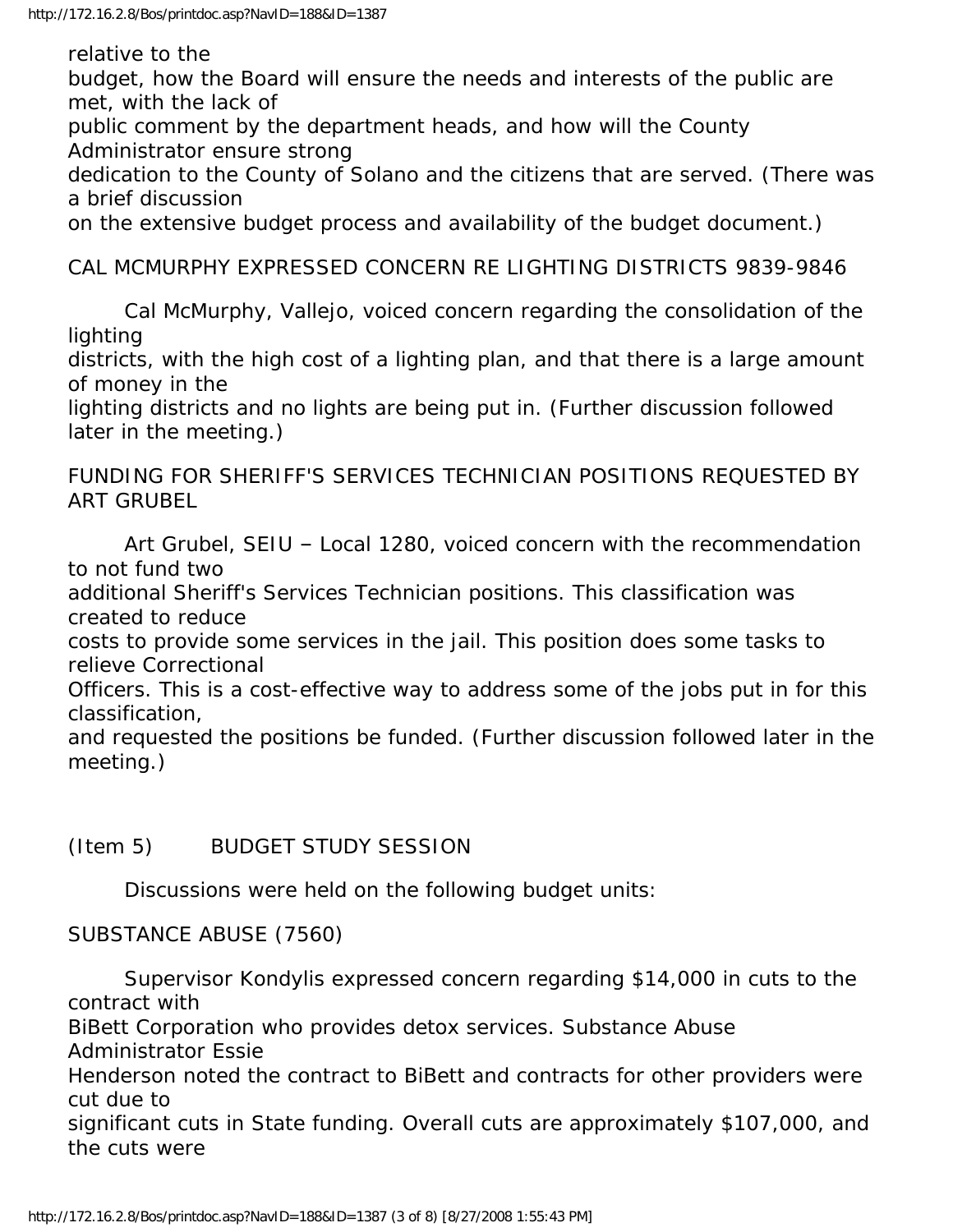distributed according to the size of the vendor.

 A discussion followed regarding maintaining programs, Proposition 36 funding, back

filling with MSA funds, and the growing need for substance abuse services. A full report will be

prepared by Health and Social Services regarding this issue.

COURT APPOINTED SPECIAL ADVOCATE PROGRAM (CASA) - \$150,000 OVER 2 YEARS APPROVED

 Supervisor Kondylis noted what an excellent program this is, the grant request that was

not funded, and requested \$150,000 in funding over a 2 year period to run the program.

Supervisor Silva noted support for using MSA funds for this program.

 Vice-Chairman Kromm noted support of the program, with funding out of the General

Fund.

 Supervisor Thomson noted he would not support funding this out of the General Fund

due to the potential State budget problems.

STREET LIGHTING DISTRICTS (9839-9846)

 County Administrator Michael Johnson discussed reserves in each of the County Service

Areas, with Board direction to look at each district and develop a plan to enhance lighting and

services and to spend the available funds, funds are being moved out of reserves and

appropriated to each budget unit. Proposals will come back to the Board for these services.

 Supervisor Silva further explained the actions that will be taking place in these districts.

 Mr. Johnson briefly explained the tax revenue line and how the money got to the districts,

enhancing services, and eventually consolidation for administrative purposes.

#### ESPDT AND CHILDENS MENTAL HEALTH

 Supervisor Kondylis gave a brief description of the program, proposed growing the

program in the County 20% to 25% above current levels, with the use of MSA funds.

 Director of Health and Social Services Patrick Duterte noted the projected 13% growth

utilizing reimbursement funds from previous years, and discussed the difficulties surrounding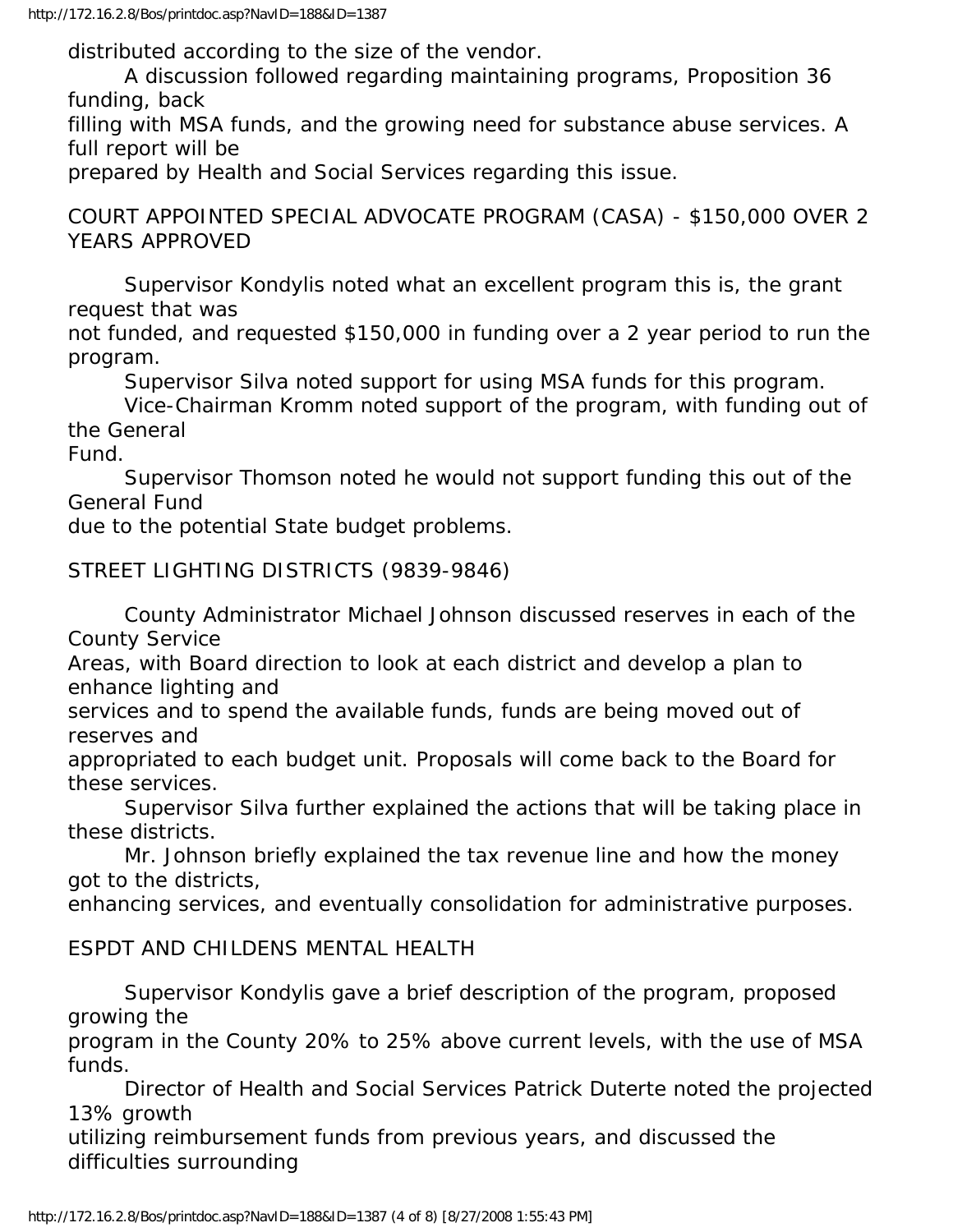this program. Mr. Duterte suggested growing the program as fast as possible, followed by a brief

discussion on determining funding for that growth.

Supervisor Silva suggested building the infrastructure, consider slow growth and to

further consider additional funding at mid-year.

 Supervisor Kondylis requested \$200,000 to expand the program, do a review at mid-year

to see if additional increases are needed. Funding needs to be put aside from reserves for added

funding if the Board decides to do that.

 Vice-Chairman Kromm discussed Federal and State reimbursement funding, State budget

repercussions, and feels the Board should wait until the State budget is finalized to consider

increased funding.

Vice-Chairman Kromm noted this issue to come back at mid-year.

## ANIMAL CARE SERVICES (2850)

 Director of General Services Jim Werdell discussed the many improvements at the

Animal Shelter, agrees that inmate labor is not ideal, development of a staffing plan, and revenue

generating plans.

 Responding to comments by Supervisor Kondylis relative to inmate labor, use as a job

training program, Mr. Werdell noted the problems with utilizing this labor force, and could

review a program for a job training program.

 County Administrator Michael Johnson noted recommendations for Animal Control in

the supplemental budget considerations memorandum, and suggested not eliminating inmate help

at this time.

Supervisor Thomson discussed the need for increased fees.

 Vice-chairman Kromm voiced concern with the 50% funding increase over the last 2

years.

 There was a brief discussion regarding increased mandated costs, and with future fee

increases.

# SHERIFF'S DEPARTMENT (6550)

 Responding to questions posed by Vice-Chairman Kromm regarding overcrowding,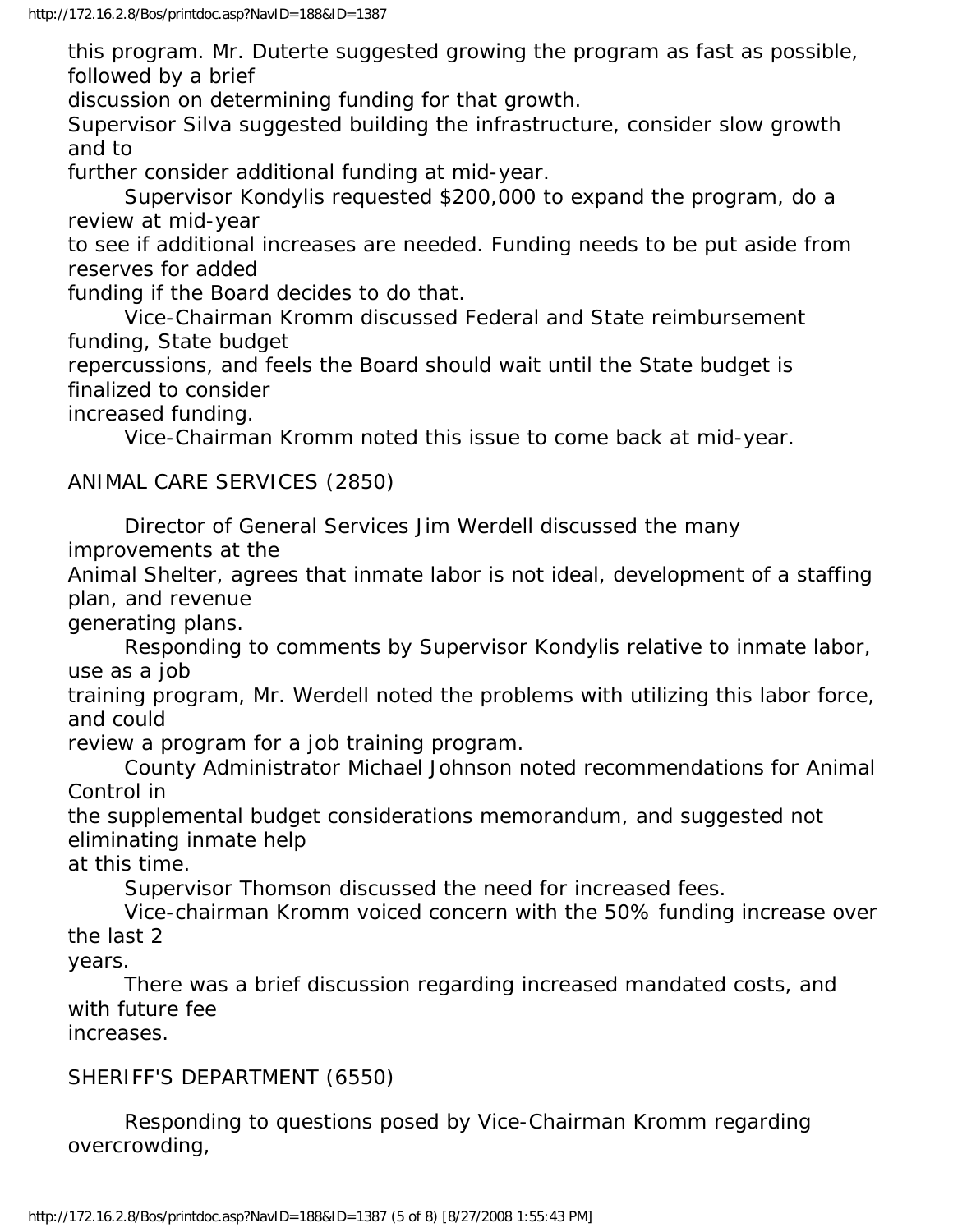staffing needs, and safety in the jail, Sheriff Gary Stanton noted ways he is dealing with over

crowding, increases and decreases in inmate populations, and voiced concern with meeting the

Board of Corrections staffing requirements, which incremental staffing increases will help.

Sheriff Stanton noted the care taken to ensure safe conditions in the jail.

 There was a brief discussion of the advantages and disadvantages for the Sheriff's

Services Technician positions.

## PROBATION (6650)

 Responding to questions posed by Vice-Chairman Kromm regarding new automated

system, Chief Probation Officer Gemma Grossi discussed development of criteria to capture

specific data with the new automated system.

ENVIRONMENTAL MANAGEMENT (2910)

 Responding to questions posed by Vice-Chairman Kromm relative getting the department

fully staffed, Director of Environmental Management Birgitta Corsello discussed recruiting

efforts, back filling planner positions with contract planners, the selective hiring freeze process,

and the positions requested for this department.

HOUSING AUTHORITY OF SOLANO COUNTY (1515)

 Responding to questions posed by Vice-Chairman Kromm regarding moving the

administration of the program from Vallejo to Vacaville, where vouchers most needed, Director

of Environmental Management Birgitta Corsello noted the administration of the program was

moved to Vacaville with the majority of the 250 Section 8 vouchers being utilized in the Dixon

and Rio Vista area. The move of administration will better fit the needs of the clients.

#### BOARD OF SUPERVISORS (1000)

 There was a brief discussion regarding the \$5,000 discretionary fund per district.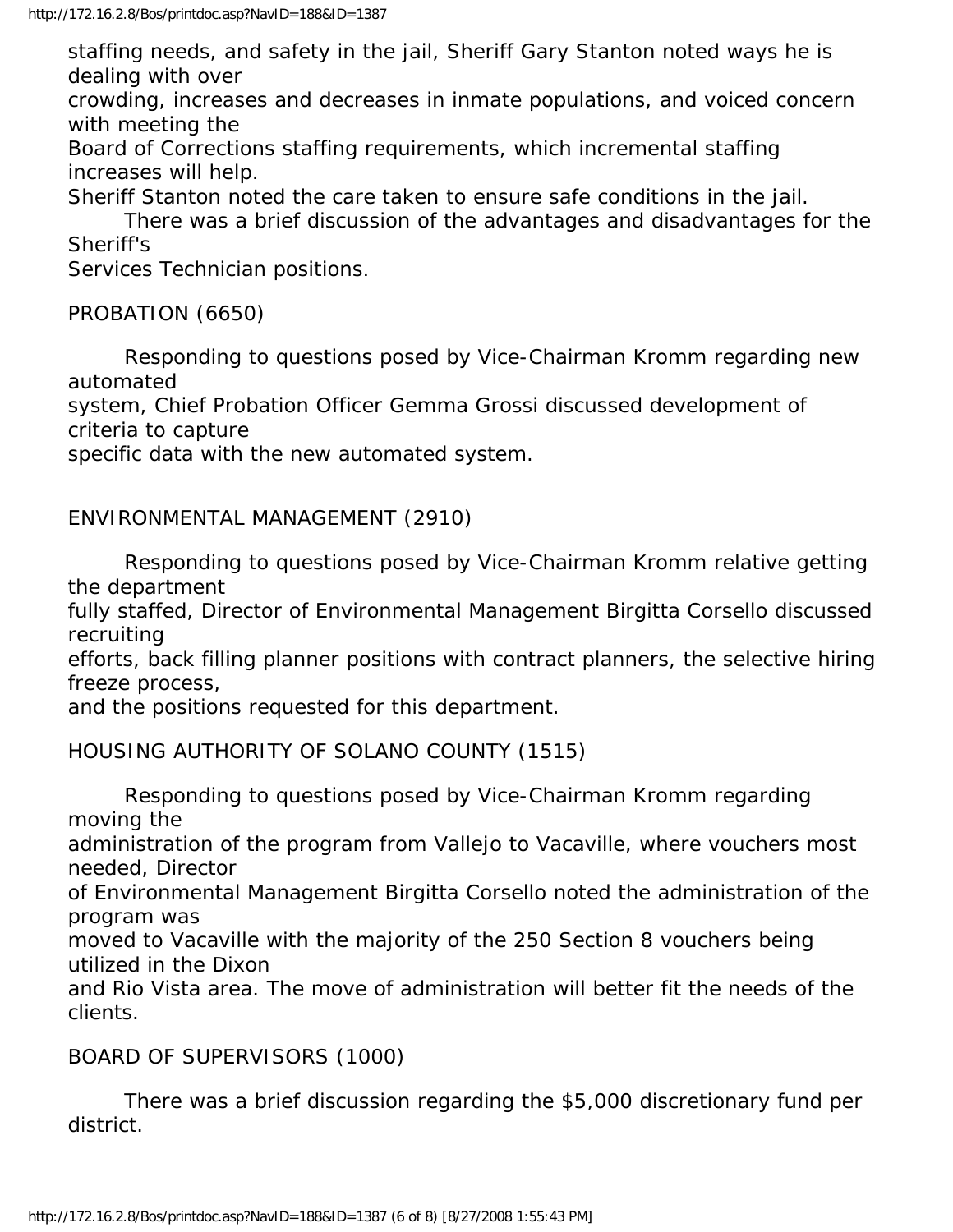RESOLUTION NO. 2002-146 ADOPTING THE BUDGET FOR THE COUNTY OF SOLANO FOR THE 2002/2003 FISCAL YEAR

RESOLUTION NO. 2002-147 AMENDING THE LIST OF NUMBERS AND CLASSIFICATIONS OF POSITIONS WITHIN SOLANO COUNTY

\$150,000 OVER 2 YEARS APPROVED FOR FUNDING OF THE COURT APPOINTED SPECIAL ADVOCATE PROGRAM

 County Administrator Michael Johnson requested the proposed budget and supplemental

recommendations augmenting the budget be approved as outlined in the Supplemental Funding

Recommendations Memorandum.

On motion of Supervisor Silva and seconded by Supervisor Thomson, the Board acted to

adopt Resolution No. 2002-146 Adopting the budget for the County of Solano for the 2002/2003

Fiscal Year, to adopt the supplemental budget with the technical adjustments, to adopt

Resolution No. 2002-147 Amending the List of Numbers and Classifications of Positions Within

Solano County, to approve \$150,000 in funding over the next two years for the Court Appointed

Special Advocate program utilizing MSA funds, with the exception of the Board of Supervisors

Budget (1000) and the Fairfield Downtown Project (9148). So ordered by a vote of 4-0;

Chairman Carroll excused.

On motion of Supervisor Silva and seconded by Supervisor Kondylis, the Board acted to

approve the budget for the Board of Supervisors (1000) as proposed. So ordered by a vote of 3-

1; Vice-Chairman Kromm voted no, and Chairman Carroll excused.

 On motion of Supervisor Silva and seconded by Vice-Chairman Kromm the Board acted

to approve the budget for the Fairfield Downtown Project (9148). So ordered by a vote of 3-1;

Supervisor Kondylis voted no, and Chairman Carroll excused.

ADJOURN - This meeting of the Board of Supervisors adjourned at 12:00 p.m.

\_\_\_\_\_\_\_\_\_\_\_\_\_\_\_\_\_\_\_\_\_\_\_\_\_\_\_\_\_\_\_\_\_\_